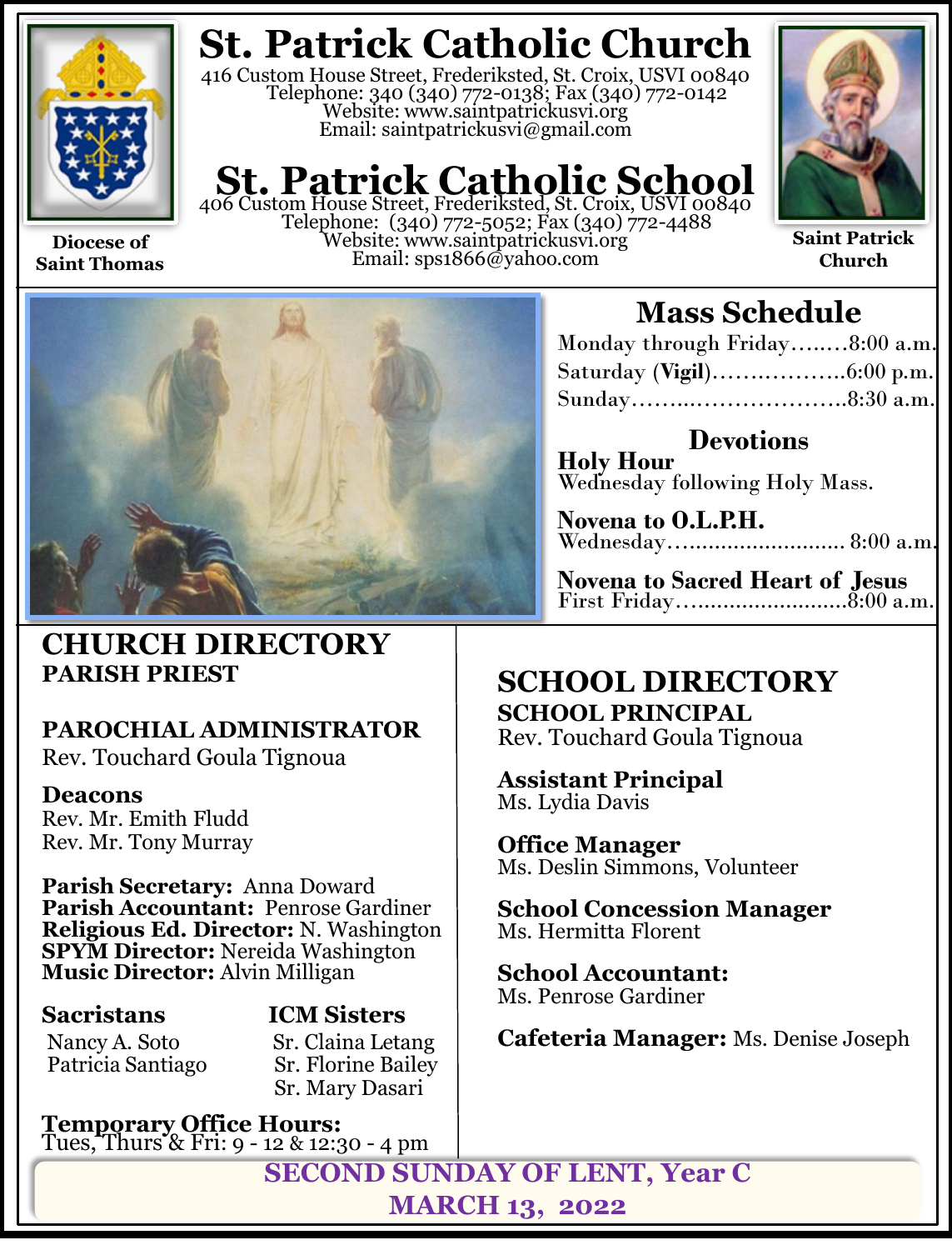## **SUNDAY OF LENT, Year C MARCH 13, 2022**

**SCRIPTURE READINGS** 

## **MASS INTENTIONS**

| when hitles to the                                                                                                                                                                                          | <b>OF THE WEEK</b>                                                                                                                        |                                                                                                           |
|-------------------------------------------------------------------------------------------------------------------------------------------------------------------------------------------------------------|-------------------------------------------------------------------------------------------------------------------------------------------|-----------------------------------------------------------------------------------------------------------|
| <b>SATURDAY, March 12</b><br>6:00 PM. + Therese Duval, Repose of Soul, Rb Duval family,                                                                                                                     | <b>SUNDAY:</b>                                                                                                                            | Gn 15:5-12,17-18<br>Phil 3:17-4:1                                                                         |
| SUNDAY, March 13<br>8:30 AM. - Vertilee Daniel, Grace of Healing, Rb Anna Doward                                                                                                                            | <b>MONDAY:</b>                                                                                                                            | Lk 9:28-36<br>Dn 9:4-10<br>Lk 6:36-38                                                                     |
| MONDAY, March 14<br>8:00 AM. - Pierre Tepie, Grace of Healing, Rb Anna Doward<br><b>TUESDAY, March 15</b>                                                                                                   | <b>TUESDAY:</b>                                                                                                                           | Is 1:10,16-20<br>Mt 23:1-12                                                                               |
| 8:00 AM. - Inez Walker, Grace of Healing, Rb St. Patrick Prayer<br>Group                                                                                                                                    | <b>WEDNESDAY:</b>                                                                                                                         | Jer 18:18-20<br>Mt 20:17-28                                                                               |
| <b>WEDNESDAY, March 16</b><br>8:00 AM. + Kelvin Howard, Repose of Soul, Rb Sr. Claina Letang<br><b>ICM</b><br>THURSDAY, March 17<br>8:00 AM. + Patricia McWay, Repose of Soul, Rb Duval family              | <b>THURSDAY</b><br><b>Saint Patrick, Bishop</b>                                                                                           | Jer 17:5-10<br>Lk 16:19-31                                                                                |
| FRIDAY, March 18<br>8:00 AM + Veronique Emmanuel, Birthday Remembrance, Rb<br>Sr. Claina Letang, ICM<br><b>SATURDAY, March 19</b><br>6:00 PM. + Mildred W. McIntosh, Repose of Soul, Rb Harold<br>Brown Sr. | <b>FRIDAY</b><br><b>Saint Cyril of Jerusalem, Bishop</b><br><b>SATURDAY:</b><br>Saint Joseph, Spouse of the<br><b>Blessed Virgin Mary</b> | Gn 37:3-4,12-13.17-28<br>Mt 21:33-43,45-46<br>2Sm 7:4-5,12-14,16<br>Rom 4:13,16-18<br>Mt 1: 16, 18-21, 24 |
|                                                                                                                                                                                                             |                                                                                                                                           |                                                                                                           |

### *PRAY FOR THE SICK & SHUT-INS*

*Please pray that they may find comfort and healing in Christ.*

Steve Alexander, Olivia Anger, Nicholas Andrew, Marilyn Bailey, Eric Belcher, George Bondieumaitre, Debra Bruce, Virginia Burke, Fred Calvillo, William Carino, Ninon Gussman Carr, Norma Carillo, Paulette Christopher, Victorino Cruz, Matthew Donelley, Anna D'Souza, Norma Dyer, Harold Fisher, Sr. Kimberly Fludd, Johnetta Goodloe, Sarah Gordon, Dr. Amy Hardin, Enis Hilaire, Urla Isaac, Lidia Jiminez, Eleanor Johnson, Alma John, Ann Joseph, Electra Joseph, Edwin Josiah, Jeannie Krigger, T'Agho Lopez, Chamarla Louis, Felina Artigo, Gwendolyn Lucas, Kathleen Smith-Maccow, Marla Matthew, Carlos Matus, Luz Melendez, Beverly Nesbitt, Bevon Nicholas, Marilyn Nicks, Fr. Simon Peter, Geralda Pickering, Carmen Russell, Henrietta Sandy, Jose Manuel Santana, Martha Lena St. Juste, Eric Thomas, Juan Valentin, Vincent Urgent, Inez Walker, Deacon Oliver Washington, Ann Weikel, Inez Williams, Simeon Williams, Curtis Williams, Ingerborg McIntosh, William Lang, Anita Pulpul, Kemit Lewis, Noel Lercana, Bertille Samuel, Lewis Eugene, Vilma C. Johnson, Fanny Andrews Clarke, Kesha Tatum.

*(Please call the Church Office to add or remove names to/from this list Church)*

| <b>MASS ATTENDANCE – MARCH 5 &amp; 6 2022</b>                                                                                                                                                                                                                                        | <b>SECOND COLLECTION FOR</b>        |
|--------------------------------------------------------------------------------------------------------------------------------------------------------------------------------------------------------------------------------------------------------------------------------------|-------------------------------------|
| Saturday 6:00pm Holy Mass 56 Sunday 8:30am Holy Mass 119 Total 175                                                                                                                                                                                                                   | THE MONTH OF MARCH                  |
| Friday, March 4, Stations of the Cross 44<br>Preserve the Past Campaign in Progress<br>Our Church restoration project is in progress and your contribution is still<br>welcome. Please call the church office or contact a minister of hospitality for<br>the contribution envelope. | Support Church in Africa . March 02 |
|                                                                                                                                                                                                                                                                                      | Property Insurance March 02         |
|                                                                                                                                                                                                                                                                                      |                                     |
|                                                                                                                                                                                                                                                                                      | Maintenance Fund Mach 12-13         |
|                                                                                                                                                                                                                                                                                      |                                     |
|                                                                                                                                                                                                                                                                                      | Easter Flowers OfferingMarch 26-27  |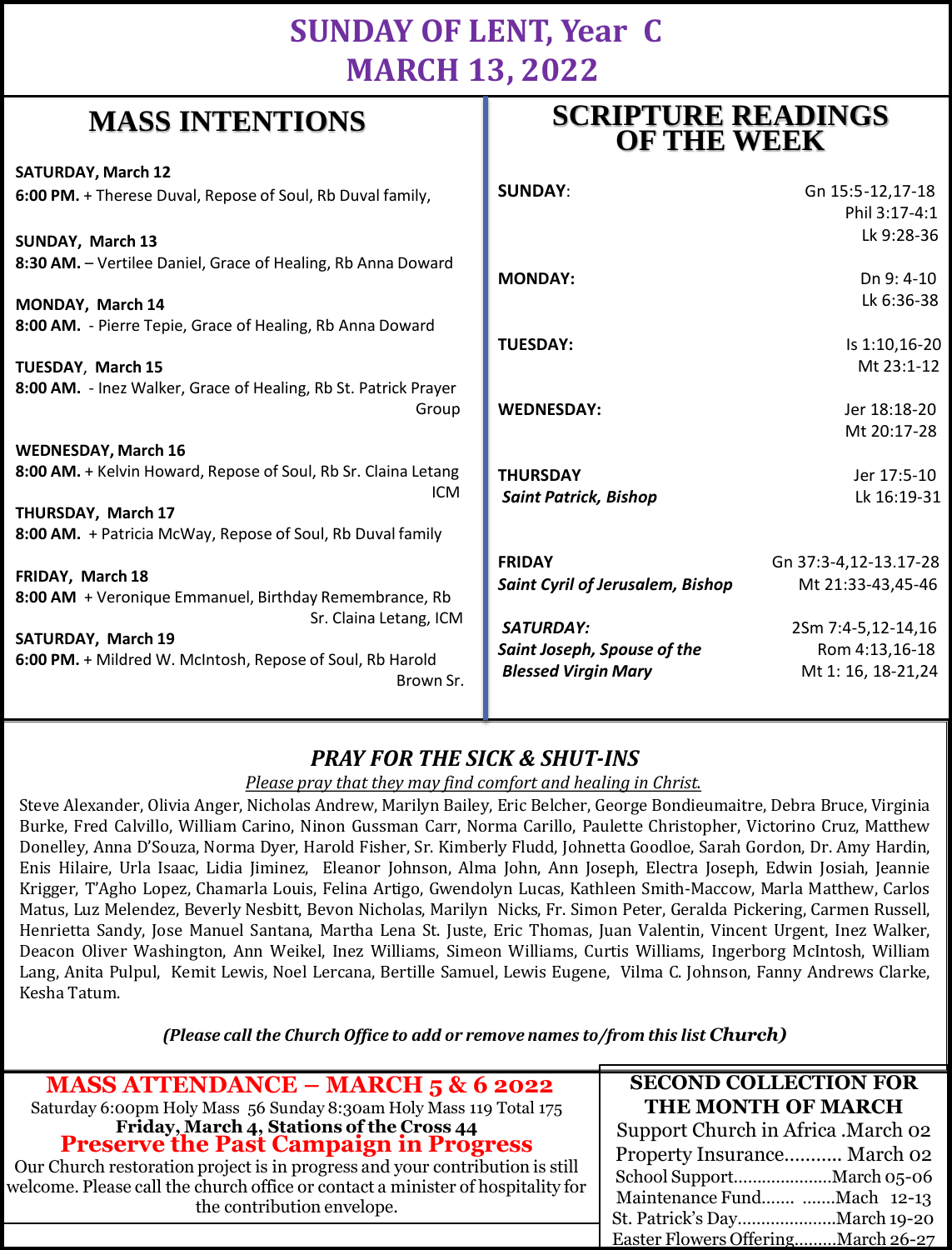## Announcements



#### **Seven Days Sanctuary Lamp Devotion**

The Sanctuary Lamp which burns in the Sanctuary of our church, the reminder of the Lord's Presence in the Most Holy Eucharist, will burn from March 13th, to March 19th, For the Abramson Sisters, requested by The family

#### **UPCOMING EVENTS;**

#### **STATIONS OF THE CROSS -6:00 PM.**

Friday, March 18, Stations of the Cross will be led by the Readers. Please make every effort to attend.

#### **LENTEN RETREAT FOR PARISHES**

Diocesan Lenten Mission. This retreat will be conducted by the Most Reverend Kenneth Richards, Archbishop of Kingston, Jamaica. Archbishop Richards will preach, at St. Ann's Church, Barrenspot, St. Croix, March 16<sup>th</sup> and 17<sup>th</sup>. Beginning at 6:00pm Praise & Worship, Archbishop Richards will preach at 6:30pm. All parishioners are invited and encouraged to attend.

#### **ST.PATRICK PATRONAL FEAST DAY CELEBRATION**

The Feast Day of St. Patrick our Patron Saint is March 17<sup>th</sup>, we will observed the Feast Day on Sunday, March 20<sup>th</sup> with Holy Mass at 8:30 am followed by our usual Parade led by St. Patrick School Students & Faculty. Parishioner are encouraged to join in the parade. Followed by an Outdoors BBQ Luncheon & fellowship using the Field back of St. Gerard Hall. We are also asking for donations of prepare Food Items, the List of Food items are at the rear of the church. Let us take this opportunity to socialize with each other.

#### **PENITENTIAL SERVICE**

Penitential Service with individual Confession will take place here in church on Sunday, March 27, 2022 at 3:00pm.

#### **BISHOP'S APPEAL 2022**

The annual Bishop's Appeal supports three soup kitchens within our diocese. Every day hungry men and women are fed by your charity. By your generous contributions to the Bishop's appeal, the work continues the ministry of Jesus. We ask you to please take home the brochure and pray about what sacrificial gift you can give to this worthwhile cause.

For your convenience, you may choose to make a pledge now and spread your payments over several months. Donations. Donation may be made in the form of cash, check or credit card. **Please fill out the form in the brochure and make your checks payable to "Diocese of St. Thomas".** Please se the brochure for further information. Thank You!

#### **Bulletin announcements must be submitted to the Church Office by Wednesday at noon**

## Parish Information

#### **Sacrament of Baptism**

Fourth Sunday of each month. Please register your children at the Church Office. Present a copy of the child(ren) birth certificate(s). Classes for parents & godparents are on the 1st, 2<sup>nd</sup> and 3<sup>rd</sup> Tuesday from 6:00 p.m. until 7:00 p.m. each month.

#### **Sacrament of Marriage**

Please make arrangements with parish priest 6 months before your wedding.

#### **Confraternity of Christian Doctrine (CCD) Classes**

Classes are held every Sunday during the school year and begin with attendance and instruction in the classroom following 8:30 a.m. Holy Mass.

#### **Rite of Christian Initiation of Adults (RCIA) Classes**

RCIA is the journey of faith by which interested persons become members of the Roman Catholic Church. The program instructs adults to enter into full communion with the Catholic Church through Baptism and/or Confirmation and Holy Communion. To register, please call the church office at (340) 772-0138.

#### **Sacrament of Penance**

Confession is the sacrament that allows us to admit our faults and develop humility, but the most profound part is we get to experience Christ's gift of mercy. Weekdays………… 15 min. before Holy Mass Weekends………… 30 min. before Holy Mass

#### **Funerals**

All funeral services begin at 10:30 a.m. Viewings at 9:30 am. No funerals are held on weekends. Arrangements must be made with the Church before funeral arrangements with the funeral home.

#### **Sacrament of the Anointing of the Sick**

Please call the rectory at (340) 772-0138 whenever a family member or friend is seriously ill or hospitalized.

#### **Parish Registration**

Parishioners who are 18 years and older are invited to register at the Church Office as well as become active and contributing members. We would like to maintain an upto-date listing of all St. Patrick parishioners. Registration also helps in providing quick services for the request and proof of miscellaneous church letters for individuals, Baptism, Confirmation, etc.